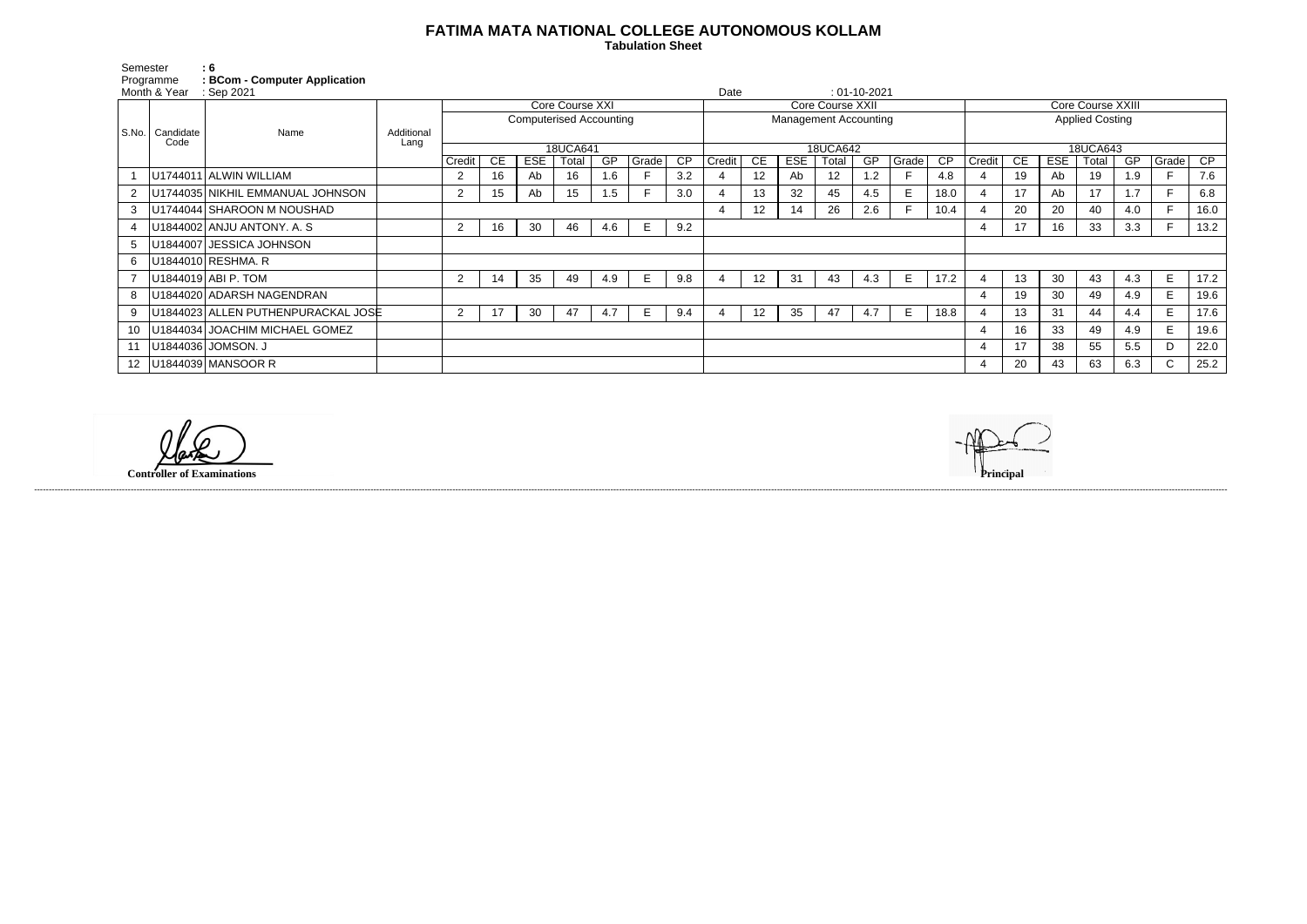|                 |                   |                                    |            | <b>Core Course XXIV</b> |     |     |                |           |       | <b>Elective Course</b> |                             |    |            |       |     |              | Core Course |                               |     |          |       |     |       |     |
|-----------------|-------------------|------------------------------------|------------|-------------------------|-----|-----|----------------|-----------|-------|------------------------|-----------------------------|----|------------|-------|-----|--------------|-------------|-------------------------------|-----|----------|-------|-----|-------|-----|
|                 | Candidate<br>Code |                                    |            | Auditing                |     |     |                |           |       |                        | <b>Marketing Management</b> |    |            |       |     |              |             | Computerised Accounting - Lab |     |          |       |     |       |     |
| l S.No. l       |                   | Name                               | Additional |                         |     |     |                |           |       |                        |                             |    |            |       |     |              |             |                               |     |          |       |     |       |     |
|                 |                   |                                    | Lang       | 18UCA644                |     |     |                |           |       | 18UCA661.6             |                             |    |            |       |     |              | 18UCA646    |                               |     |          |       |     |       |     |
|                 |                   |                                    |            | Credit                  | CE. | ESE | Total          | <b>GP</b> | Grade | $\overline{CP}$        | Credit                      | CE | <b>ESE</b> | Total | -GP | Grade        | CP.         | Credit                        | CE. | ESE      | Total | GP  | Grade | CP  |
|                 |                   | U1744011 ALWIN WILLIAM             |            |                         | 17  |     | 18             | 1.8       |       | 7.2                    |                             | 19 |            | 26    | 2.6 |              | 5.2         | $\overline{2}$                | 19  | $\Omega$ | 19    | 1.9 |       | 3.8 |
|                 |                   | U1744035 NIKHIL EMMANUAL JOHNSON   |            |                         | 15  | 2   | 17             | 1.7       |       | 6.8                    |                             | 17 | Ab         | 17    | 1.7 |              | 3.4         |                               |     |          |       |     |       |     |
| 3               |                   | U1744044 SHAROON M NOUSHAD         |            |                         | 20  | 18  | 38             | 3.8       |       | 15.2                   |                             | 20 | 30         | 50    | 5.0 | D            | 10.0        |                               |     |          |       |     |       |     |
|                 |                   | U1844002 ANJU ANTONY. A. S         |            |                         | 15  | Ab  | 15             | 1.5       |       | 6.0                    |                             |    |            |       |     |              |             |                               |     |          |       |     |       |     |
|                 |                   | U1844007 JESSICA JOHNSON           |            |                         | 16  | 36  | 52             | 5.2       | D     | 20.8                   |                             |    |            |       |     |              |             |                               |     |          |       |     |       |     |
| 6               |                   | U1844010 RESHMA. R                 |            |                         |     |     |                |           |       |                        | 2                           | 19 | 42         | 61    | 6.1 | $\mathsf{C}$ | 12.2        |                               |     |          |       |     |       |     |
|                 |                   | U1844019 ABI P. TOM                |            | 4                       | 13  | 24  | 37             | 3.7       |       | 14.8                   |                             | 13 | 38         | 51    | 5.1 | D            | 10.2        |                               |     |          |       |     |       |     |
|                 |                   | U1844020 ADARSH NAGENDRAN          |            |                         |     |     |                |           |       |                        |                             |    |            |       |     |              |             |                               |     |          |       |     |       |     |
| 9               |                   | U1844023 ALLEN PUTHENPURACKAL JOSE |            |                         | 15  | 22  | -37            | 3.7       |       | 14.8                   |                             | 14 | 42         | 56    | 5.6 | D            | 11.2        |                               |     |          |       |     |       |     |
| 10              |                   | U1844034 JOACHIM MICHAEL GOMEZ     |            |                         |     |     |                |           |       |                        |                             |    |            |       |     |              |             |                               |     |          |       |     |       |     |
|                 |                   | 11   U1844036   JOMSON. J          |            |                         |     |     | $\overline{2}$ | 18        | 31    | 49                     | 4.9                         | E  | 9.8        |       |     |              |             |                               |     |          |       |     |       |     |
| 12 <sup>1</sup> |                   | U1844039 MANSOOR R                 |            |                         |     |     |                |           |       |                        |                             |    |            |       |     |              |             |                               |     |          |       |     |       |     |

**Controller of Examinations Principal**

------------------------------------------------------------------------------------------------------------------------------------------------------------------------------------------------------------------------------------------------------------------------------------------------------------------------------------------------------------------------------------------------------------------------